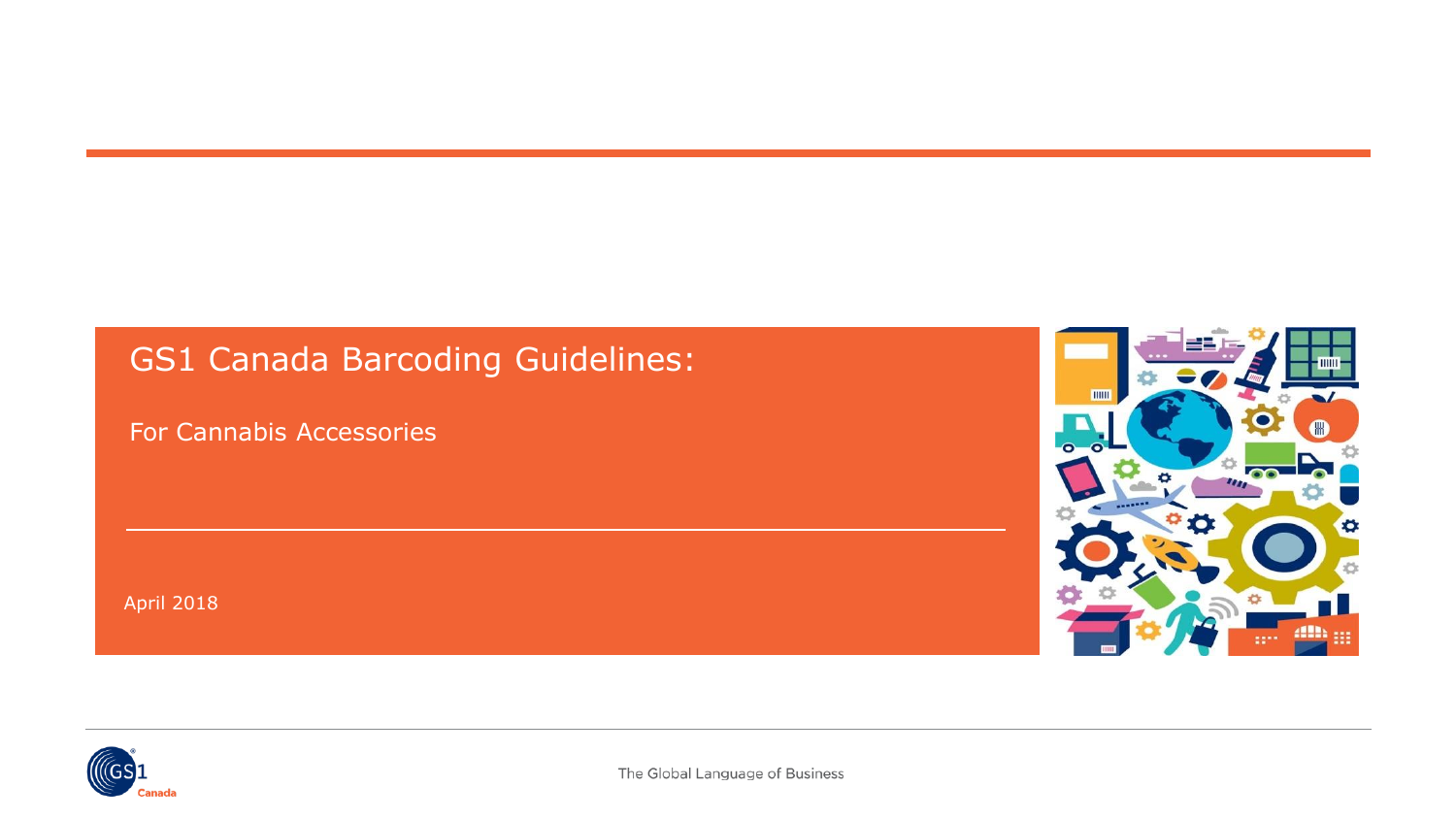

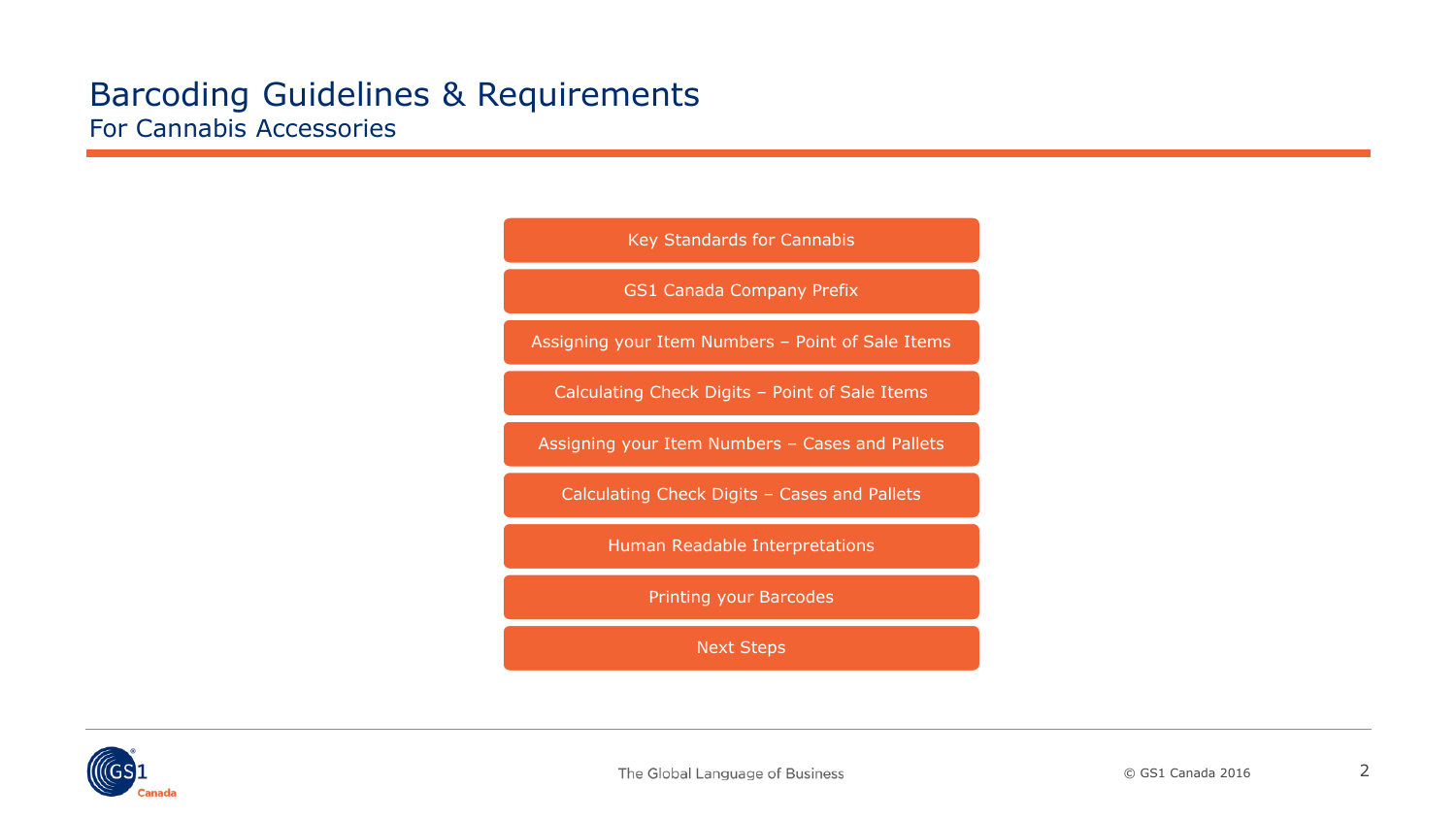The information contained within GTINs and other GS1 identifiers are based on global standards. GS1 barcodes are the only globally recognized barcode. Using global standards means your GS1 barcodes can be used all over the world, across multiple sectors and industries.

#### **More than 6 billion GS1 barcodes**

are scanned around the world every day



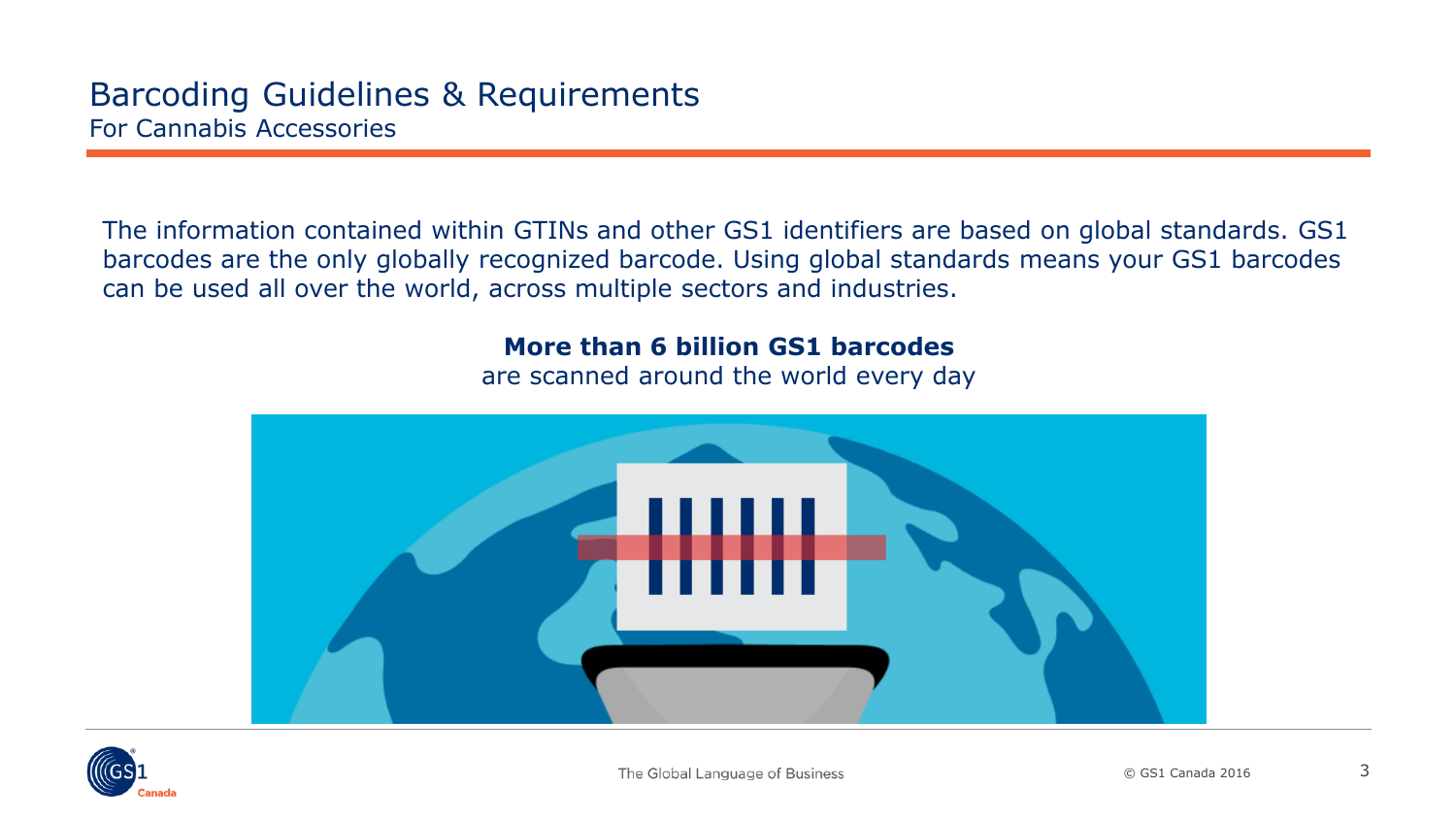# <span id="page-3-0"></span>Key Standards For Barcoding Cannabis



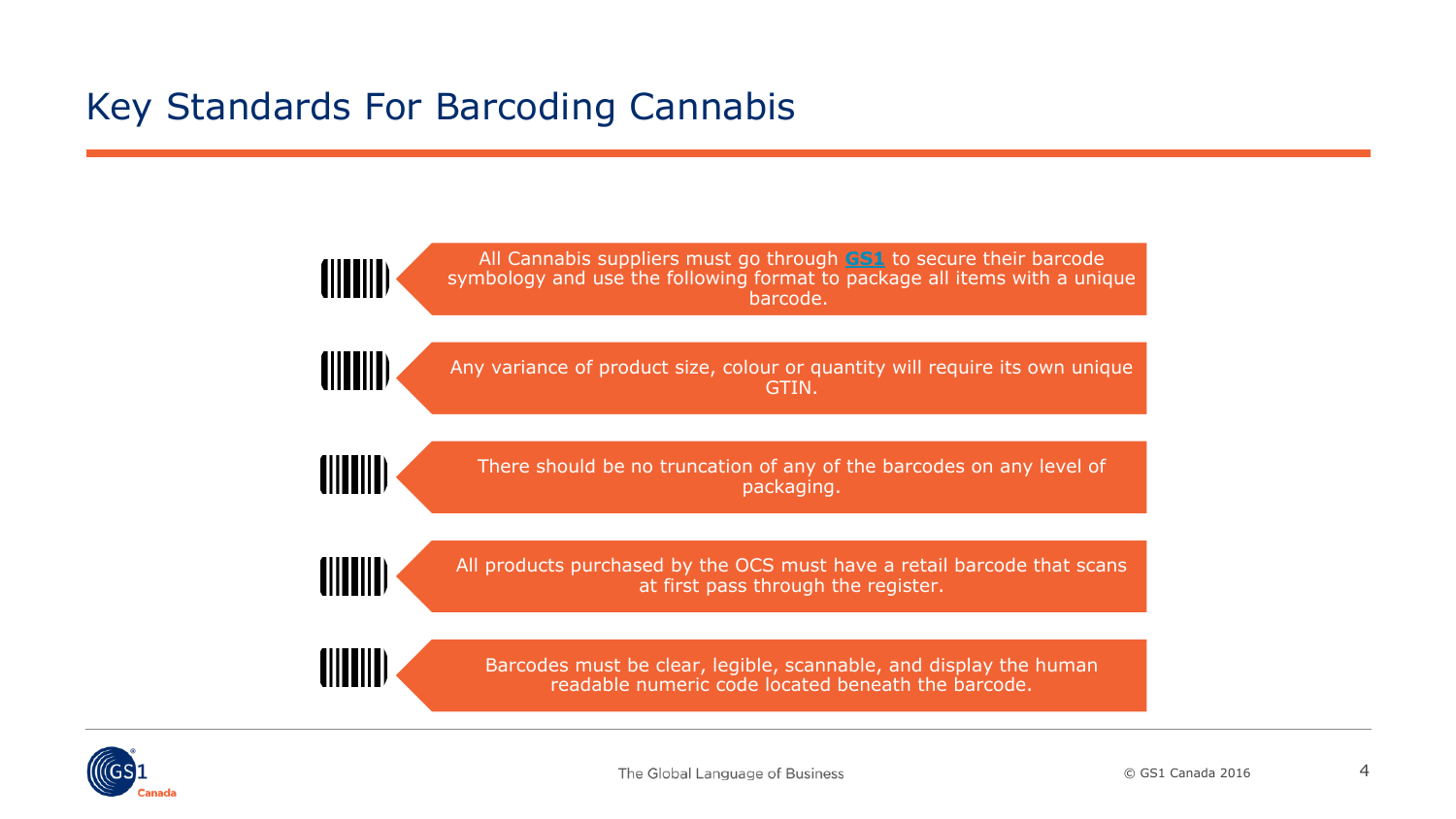## <span id="page-4-0"></span>GS1 Company Prefix

The first part of most barcodes features your unique Company Prefix, a set of numbers common to all the GTINs you produce. The second part refers to a specific product variation. You will need one barcode for each of your products and another barcode for each packaging format, such as pallet or case.



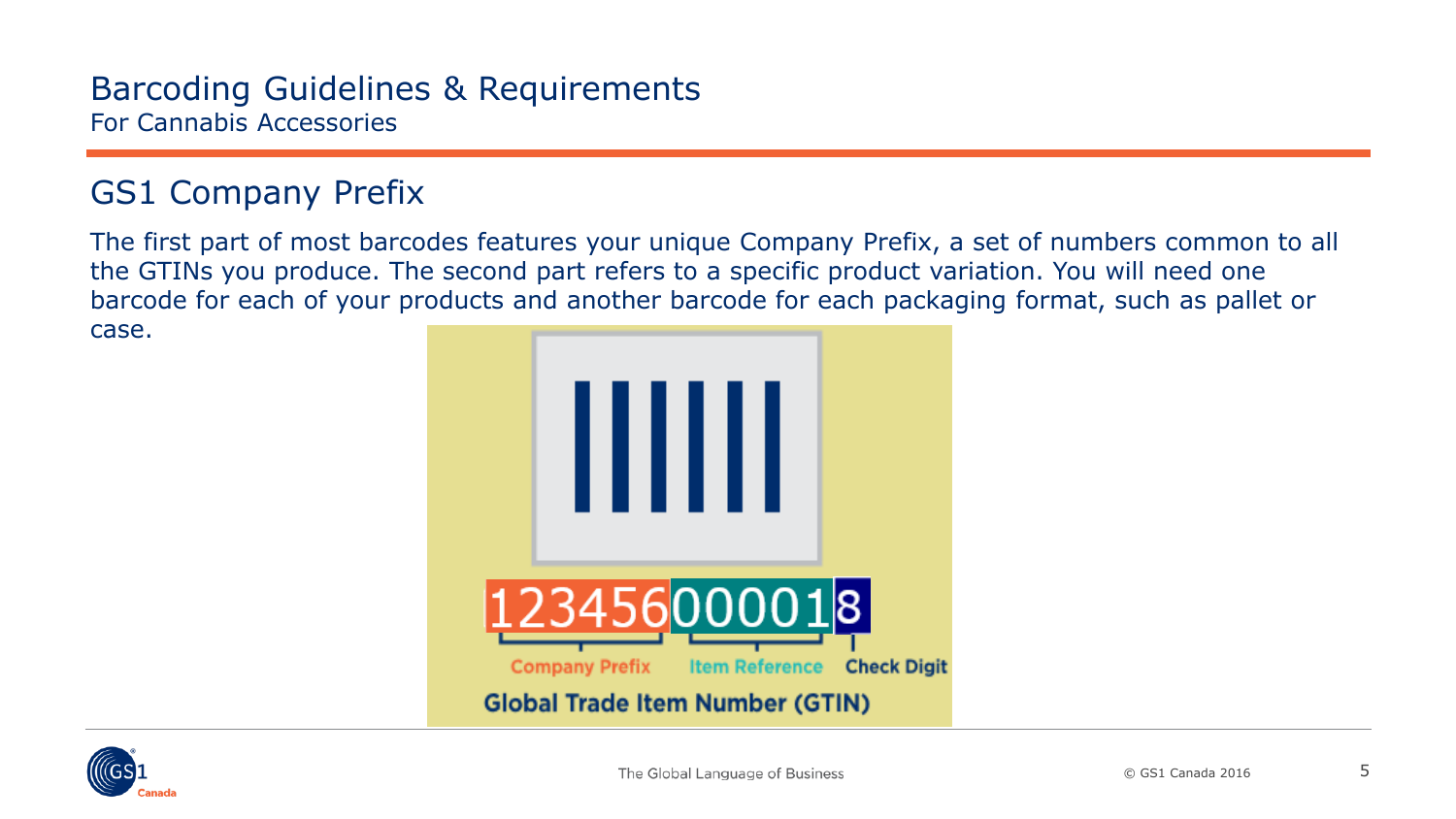## GS1 Company Prefix



The Global Language of Business

Once you have successfully registered, you will receive your company prefix and company prefix license. This globally unique prefix will begin your barcode numbers and represent your company globally throughout the supply chain.



#### **Annual GS1 Canada Licence**

This document certifies that

Steve's Cannabis Co.

has exclusive rights to use the following globally-unique Company Prefix(es) below to create Global Trade Identification Numbers in accordance with the terms and conditions of the GS1 Canada Licence Agreement. Demonstrator with the product and the comparison of the control of the control of the proof and the proof of 12 months, this licence provides your organization with the opportunity to access GS1 Canada standards and a full Certification - Pharmaceutical

GS1 Canada Company Prefix(es):  $123456$ 

Legal Entity Global Location Number (GLN) 0123456000018

Expires: April 20, 2019

GS1 Canada 1500 Don Mills Road Suite 800 Toronto, Ontario **M3B 3K4** T 416 510 8039 1800 567 7084 www.gs1ca.org

This Annual GS1 Canada Licence is for the sole use of the subscriber named on this licence. Transfer of numbers formed from this prefix to other companies is prohibited, including but not limited to selling, renting, leasing or donating all or a portion of these numbers. The licence<br>to this prefix is valid for as long as the company named is a subscriber of G

This licence and its associated schedules remain the property of GS1 Canada

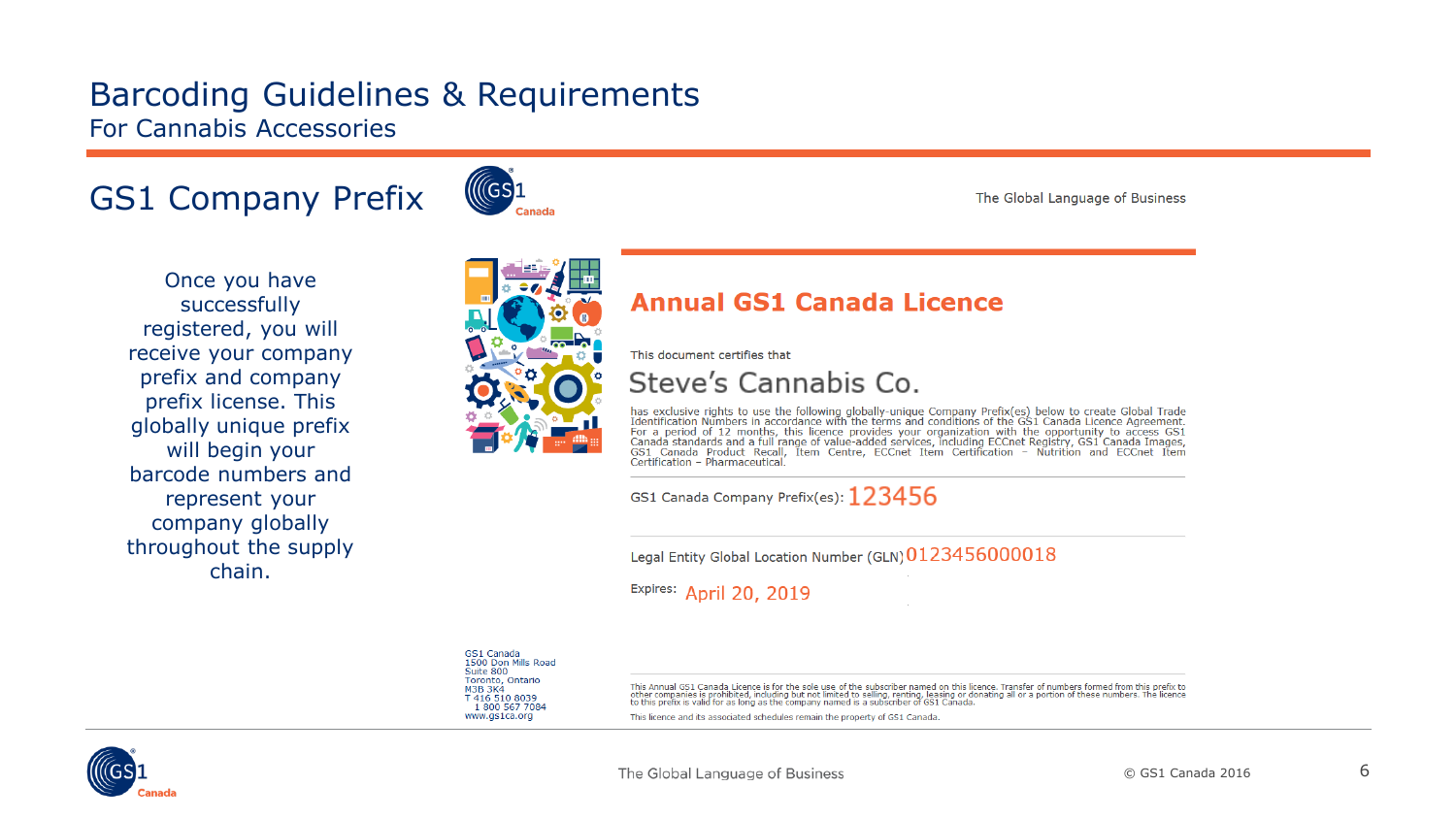## GS1 Company Prefix

GS1 Canada's Barcode Prefixes vary in length from 6-9 digits. The prefix length determines how many GTINs can be created using each prefix.

| <b>Prefix Length</b> | <b>GTINS</b>  | <b>Item Numbers</b> |  |
|----------------------|---------------|---------------------|--|
| 6 Digits             | 100,000 items | 00000-99,999        |  |
| 7 Digits             | 10,000 items  | 0000-9,999          |  |
| 8 Digits             | 1,000 items   | 000-999             |  |
| 9 Digits             | 100 items     | $00 - 99$           |  |

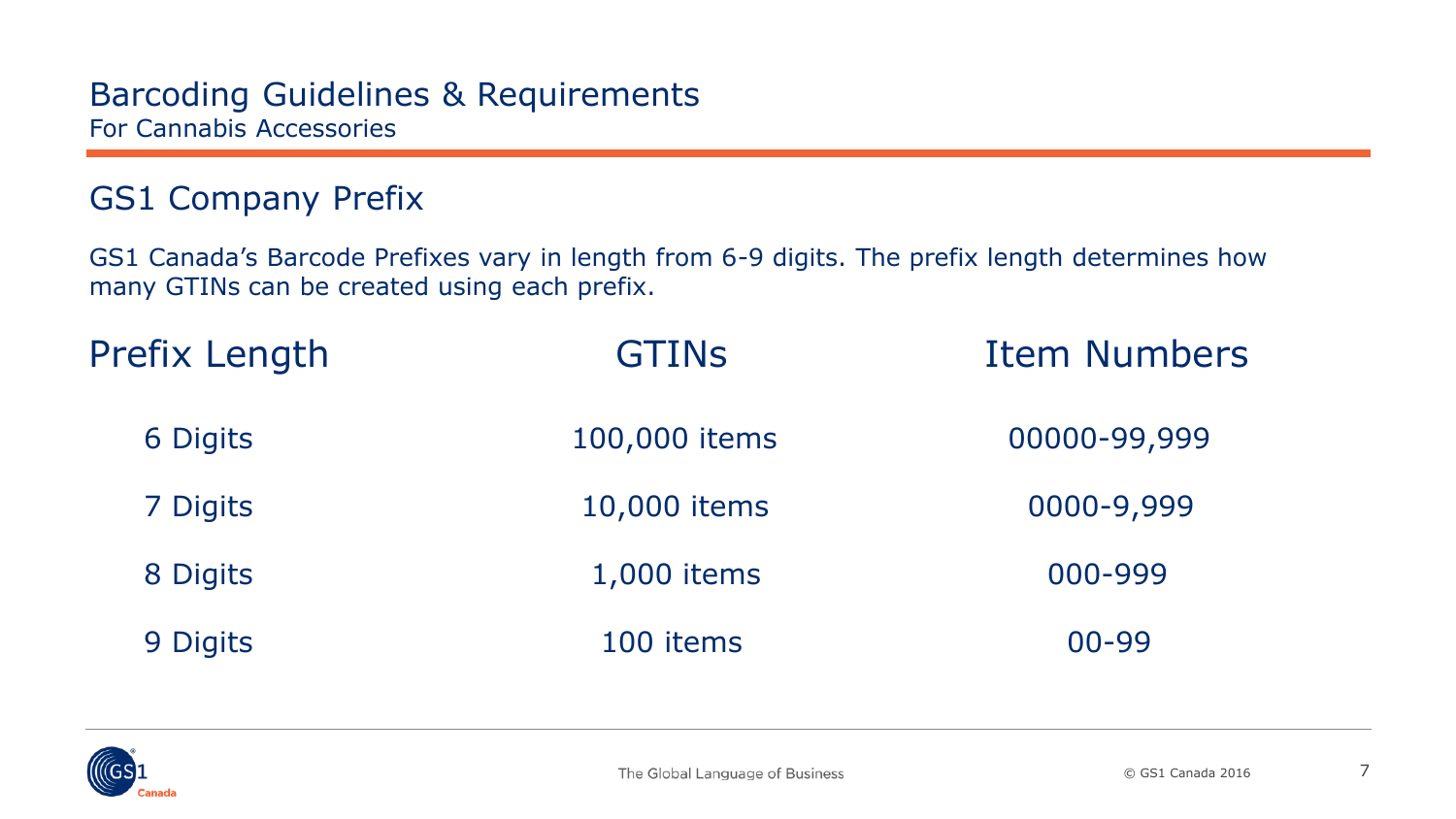### <span id="page-7-0"></span>Assigning your Item Numbers – Consumer (base) Level items

Each colour, quantity and size variation will require its own unique GTIN. Items numbers are internally assigned. An example using a 6 digit prefix for Point of Sale items would be below:

Bong Style A –  $12''$  red = Item number  $00001$ 

- Bong Style  $A 12''$  blue = Item number 00002
- Bong Style  $B 12''$  clear = Item number 00003
- Bong Style B  $15''$  clear = Item number 00004
- Pipe Style A Blue = Item number 00005
- Pipe Style  $B Red = Item number  $00006$$
- Vape Pen 1– Black = Item number 00007
- Vape Pen  $1 -$  Silver = Item number 00008



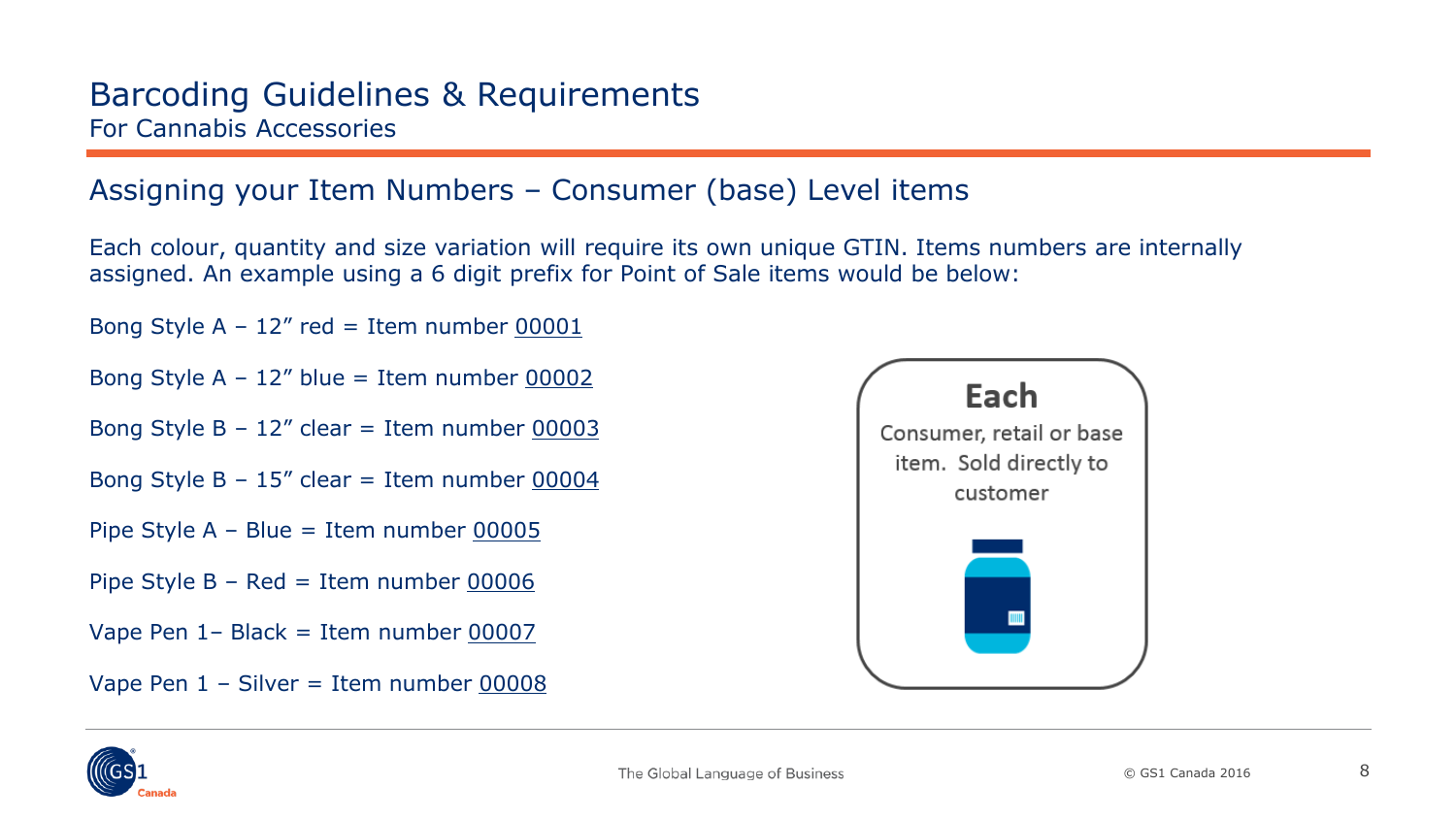### <span id="page-8-0"></span>Calculating your Check Digits

You can now use your company prefix and item number to represent your items. The final step is to figure out each items **check digit**. The last digit of a barcode number is a computer generated check digit which makes sure the barcode is correctly composed.

| Bong. Style A, 12" red   |  |  |  |
|--------------------------|--|--|--|
| Bong. Style A, 12" blue  |  |  |  |
| Bong. Style B, 15" clear |  |  |  |
| Pipe. Style B, red       |  |  |  |

Bong. Style A, 12" red 12345600001 **?** Bong. Style A, 12" blue 12345600002 **?** Bong. Style B, 15" clear 12345600005 **?** Pipe. Style B, red 12345600006 **?**



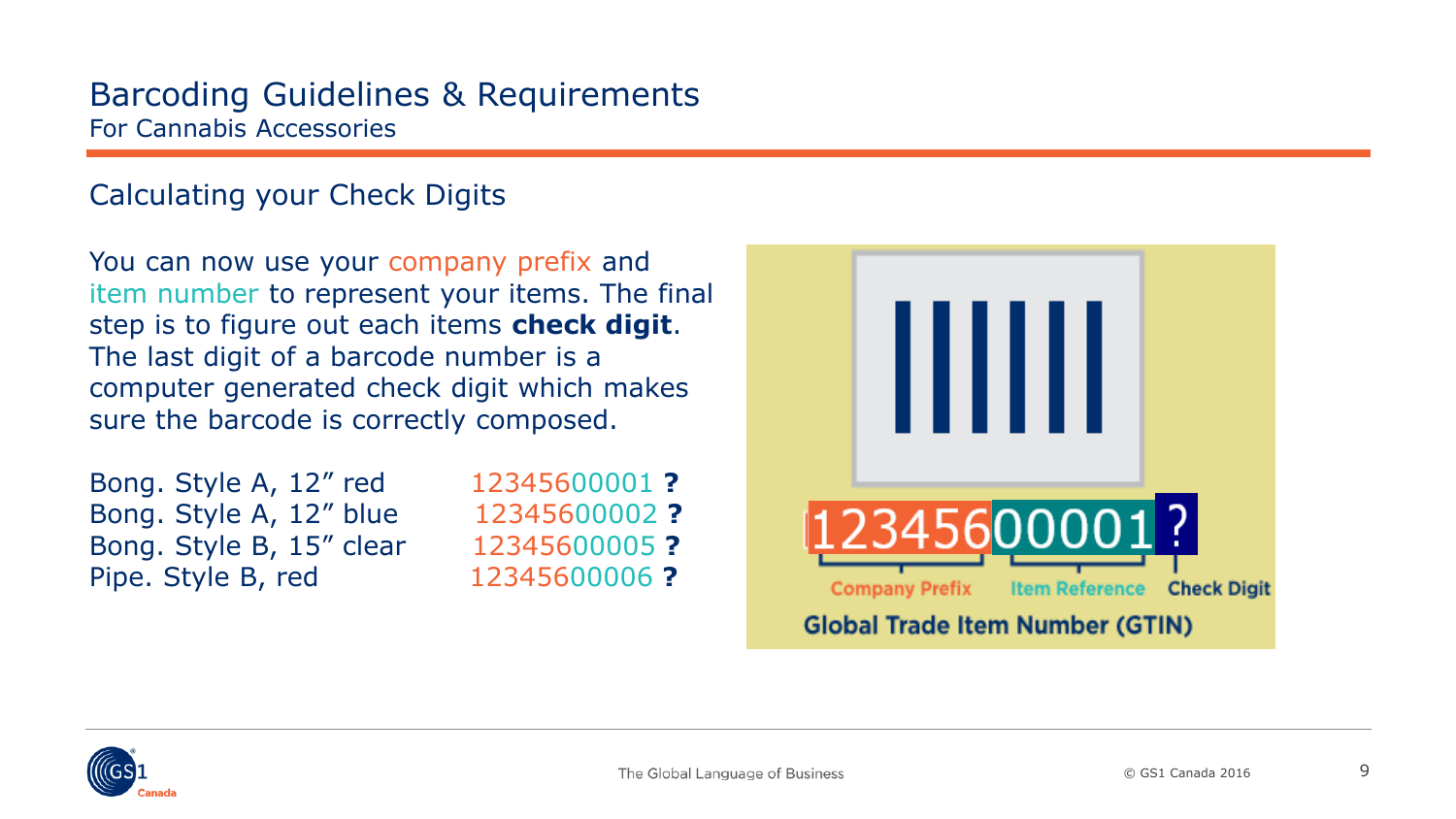### Calculating your Check Digits

Click this link to access the Check Digit Calculator **- <https://www.gs1.org/services/check-digit-calculator>** 

Ex. Bong. Style A. 12" red = 12345600001?

Enter your company prefix, followed by the item number and click calculate.

#### Calculate a check digit

| GS1 key without check digit                            |           |                                                                        |
|--------------------------------------------------------|-----------|------------------------------------------------------------------------|
| 12345600001                                            | Calculate | Calculate another check digit >                                        |
| 123456000018<br><b>Your Check Digit</b><br>See this in |           | You've entered 11 digits, this corresponds with<br>the GTIN-12 format. |
| Copy this key<br><b>GTIN 14 format</b>                 |           |                                                                        |

Your check digit will appear below in orange. Your GTIN for this item would be 123456000018.

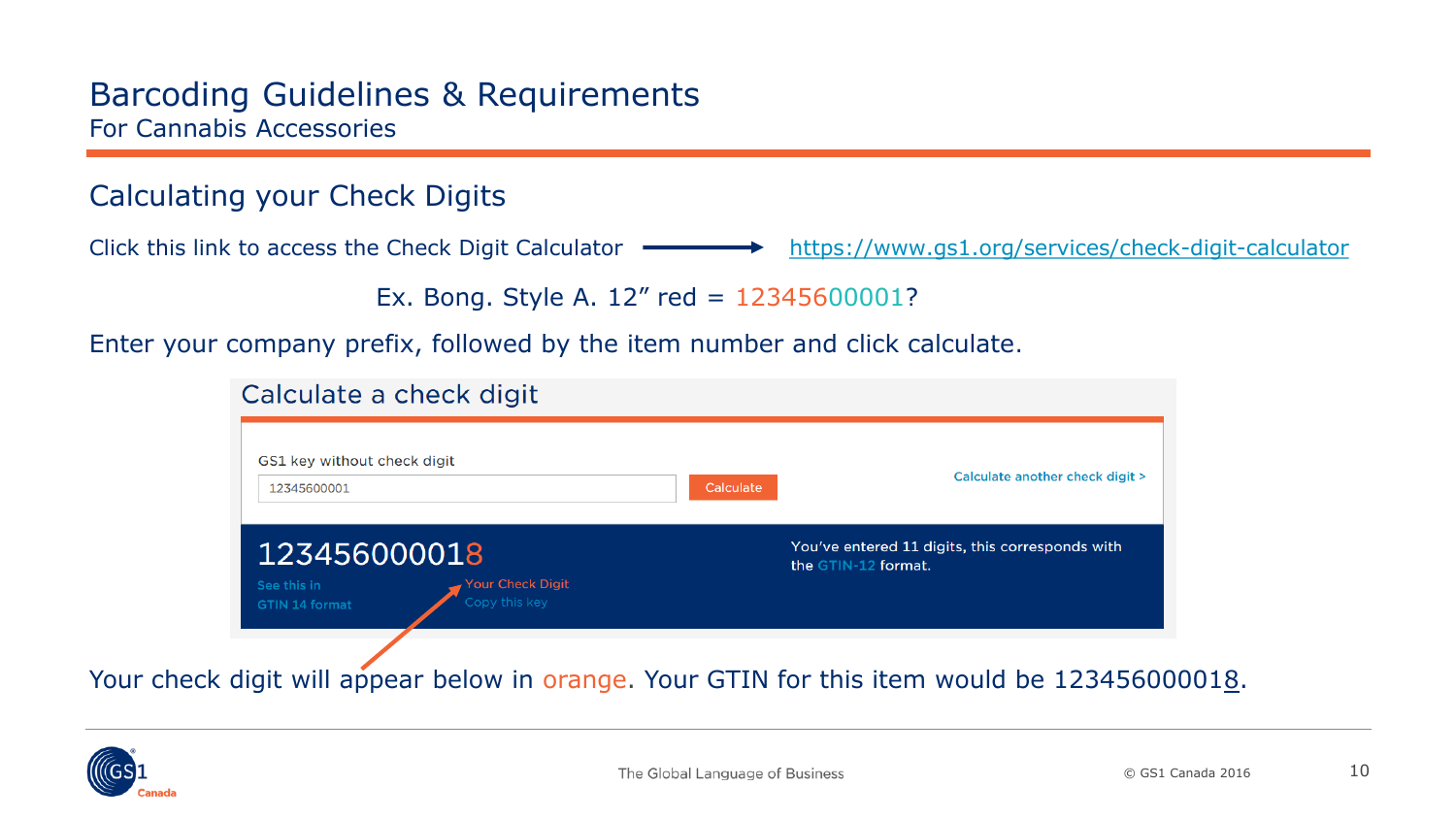### Calculating your Check Digits

Continue the process for all accessory products for your company. Remember that each variance in colour, size, quantity etc. will require its own unique GTIN.

Bong Style A, 12" red 123456000018 Bong Style A, 12" blue 123456000025 Bong Style B, 15" clear 123456000056 Pipe Style B, Red 123456000063



We recommend keeping an excel file to keep track of your assigned GTINs and the corresponding product.

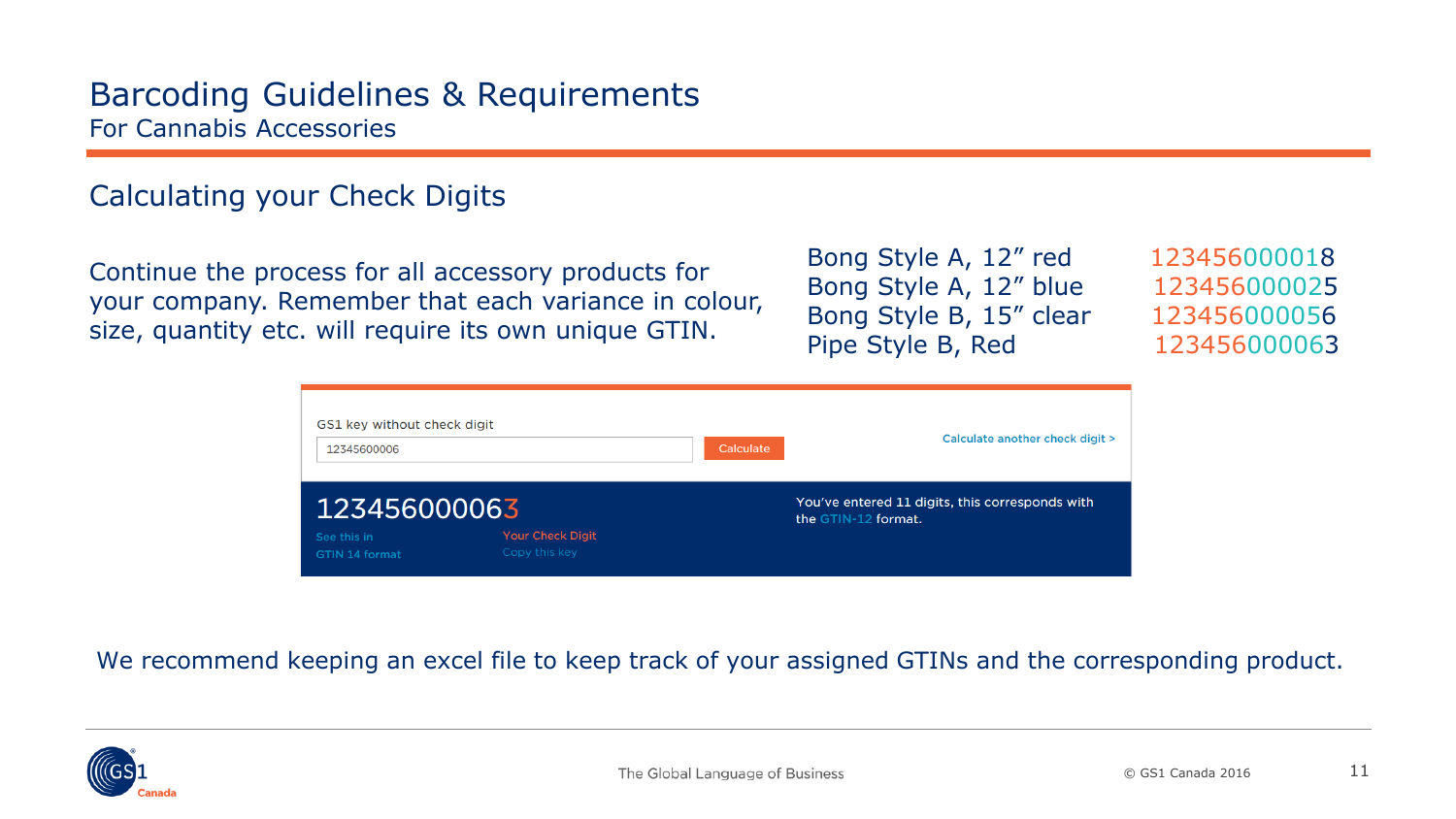### <span id="page-11-0"></span>Assigning your Item Numbers – Higher Levels of Packaging (Cases/ Pallets)

Each colour, quantity and size variation will require its own unique GTIN. Items numbers are internally assigned. An example using a 6 digit prefix for Point of Sale items would be below:

Bong Style A –  $12''$  red = Item number  $00001$ 

Bong Style  $A - 12''$  blue = Item number 00002

Bong Style  $B - 12''$  clear = Item number 00003

Bong Style B –  $15''$  clear = Item number 00004

Pipe Style A – Blue = Item number 00005

Pipe Style  $B - Red = Item number  $00006$$ 

Vape Pen 1– Black = Item number 00007

Vape Pen  $1 -$  Silver = Item number  $00008$ 

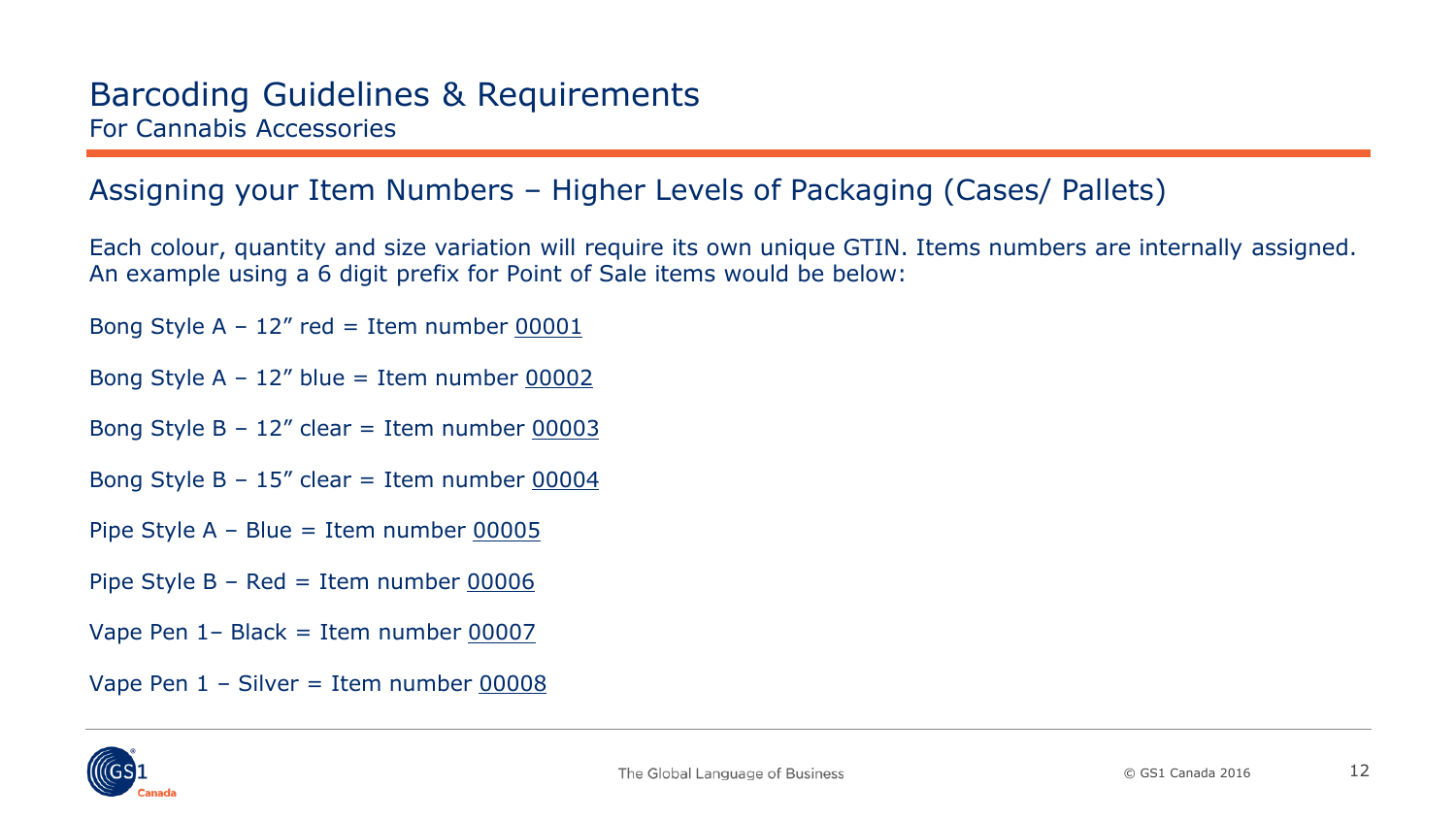An outer package is a package containing a number of consumer packages. Outer packages are often the item level that can be ordered from a supplier or wholesaler. When the outer package has an item number, buyer and seller can be sure that the correct item has been ordered.

Cases and Pallets are set up differently than the point of sale consumer items that go inside them. All the units in each container should share the same UPC or base item barcode. The container code is based on the UPC and includes some additional information about the packaging. All labels must contain both human readable data and barcode(s). Each Case and Pallet must contain the following information:

- $\checkmark$  Indicator Digit
- $\checkmark$  Space filler 0
- $\checkmark$  GS1 company prefix of the Supplier
- $\checkmark$  Item number consistent with base item product inside
- $\checkmark$  Check digit

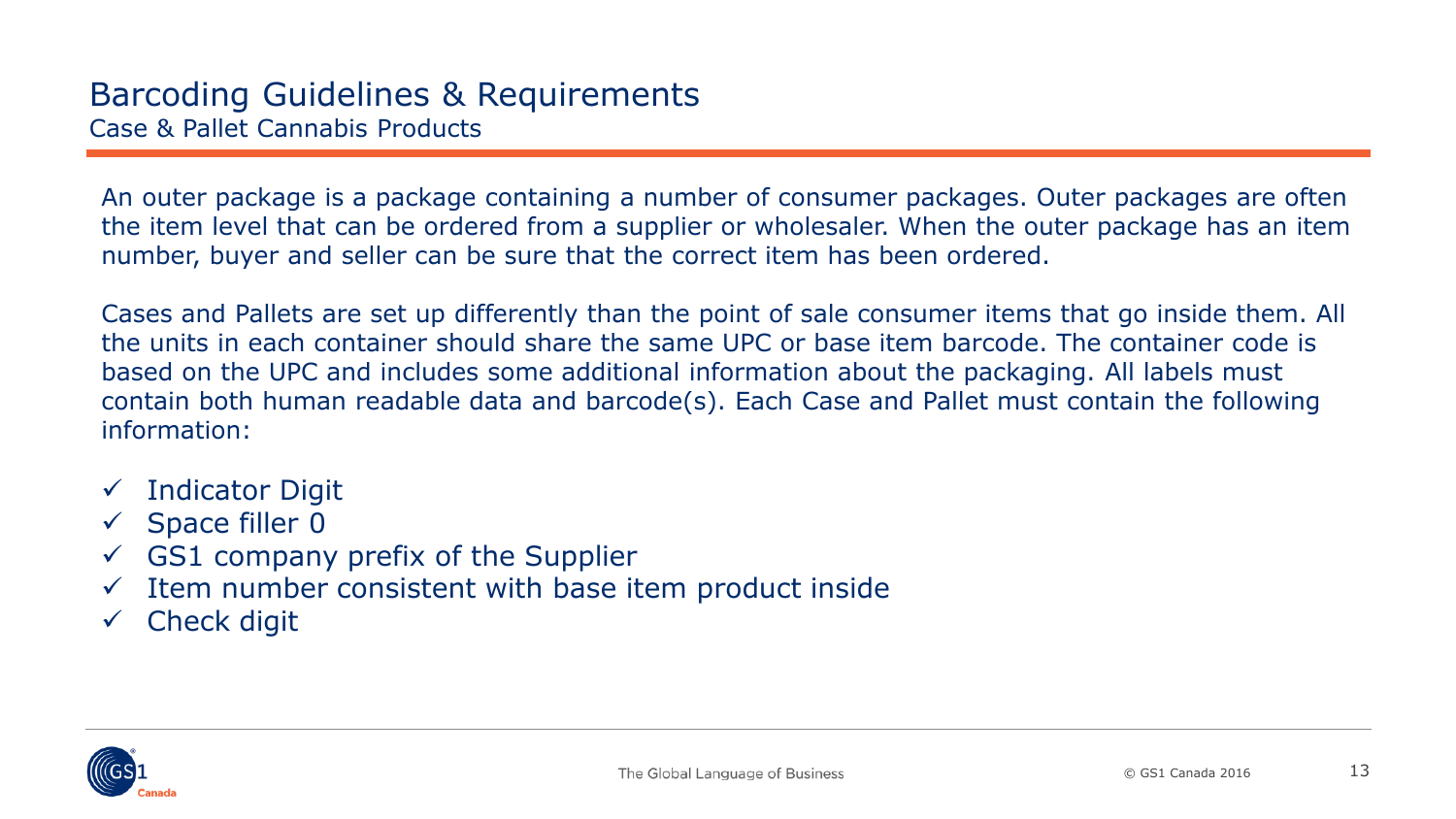## Creating your GTIN for Higher Levels of Packaging

Case codes and pallet codes are created using 14 digit GTIN numbers. You can create these GTINs by adding case indicators before your GS1 Canada issued company prefix.

The container code is based on the UPC item that goes into the case/pallet. This ensures the same item number is consistent throughout the product hierarchy.

The indicator digits you can use are the following:

1, 2, 3, 4, 5, 6, 7 & 8.

The case indicator digits have no relation to the amount of items going into your case and must be followed by a space filler 0.

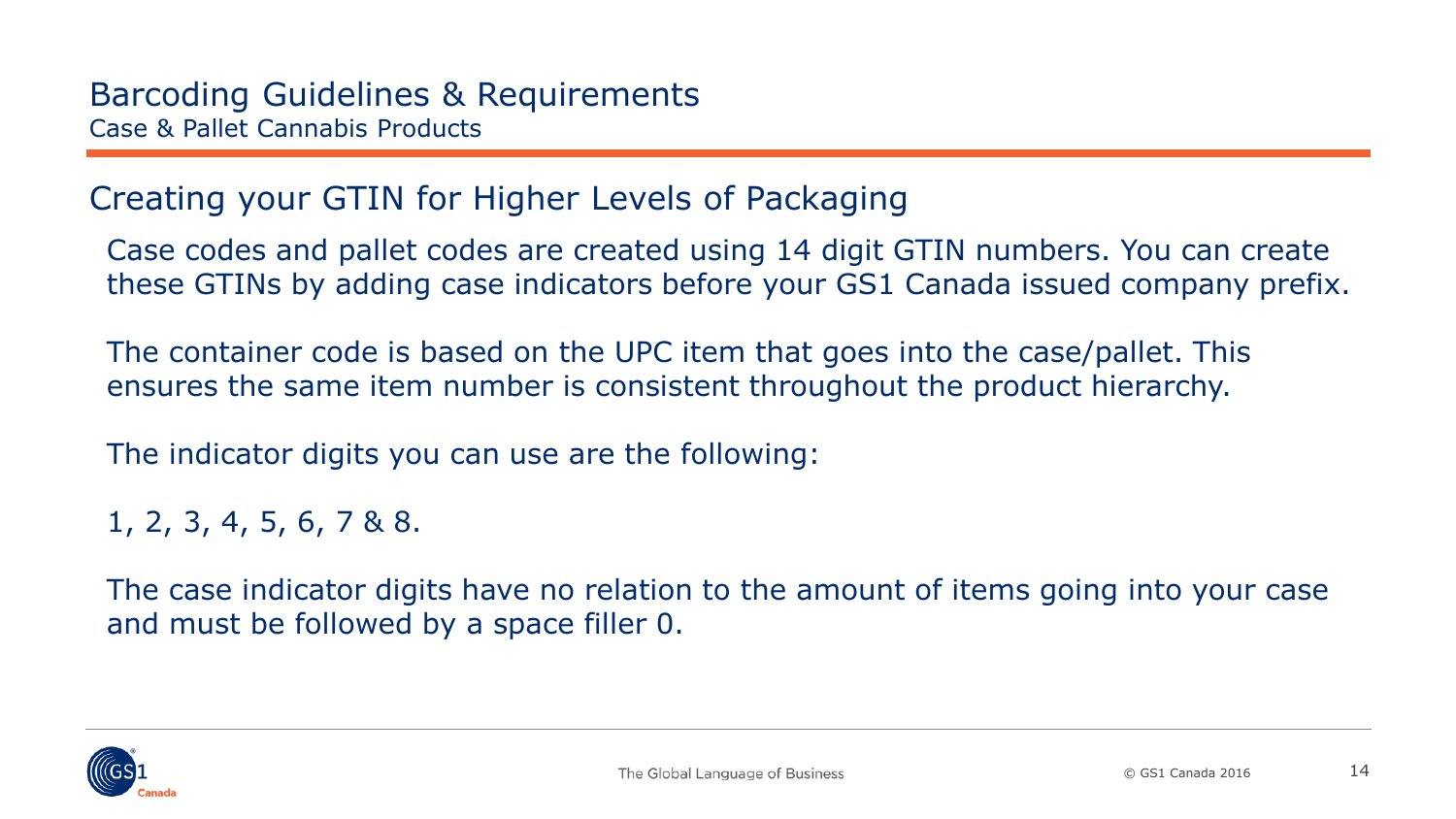Creating your GTIN for Higher Levels of Packaging

```
Ex. 
Bong Style B – 12" clear = consumer GTIN 123456000032
Case of 6 = 10, 12345600003?
```

```
Case of 12 = 20 12345600003 ?
Case of 24 = 30 12345600003 ?
```
By Adding the case indicator digit and space filler 0 in front of your base item code, the check digits at the end will change. The prefix and item numbers remain the same. Remember that the case indicator you use should not reflect the quantity of items in the case or pallet.

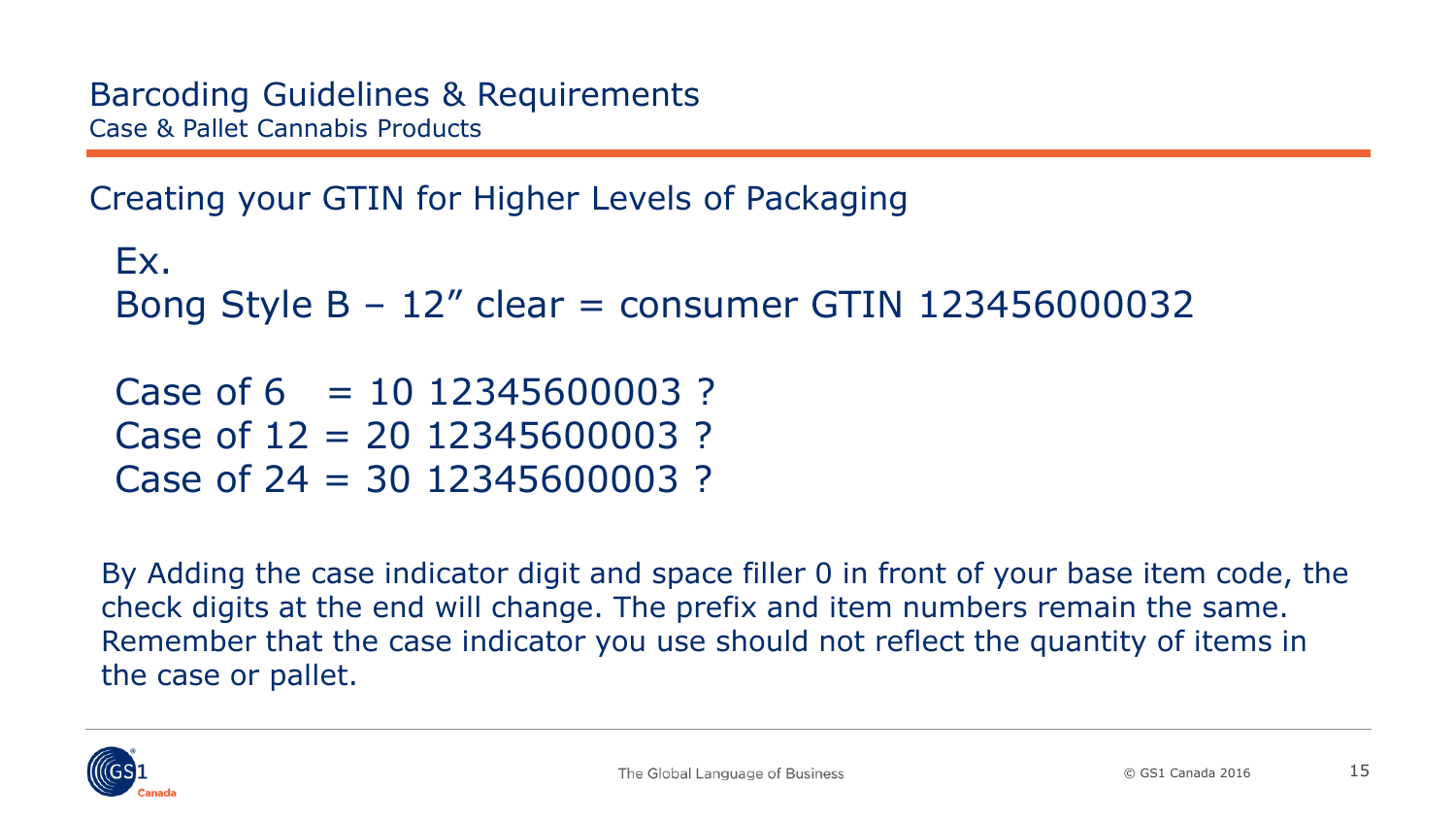### <span id="page-15-0"></span>Calculating your Check Digits for Higher Levels of Packaging (Cases & Pallets)

|  | Click this link to access the Check Digit Calculator | https://www.gs1.org/services/check-digit-calculator |
|--|------------------------------------------------------|-----------------------------------------------------|
|--|------------------------------------------------------|-----------------------------------------------------|

Enter your case indicator digit followed by a space filler 0. Then add your company prefix, item number and click calculate. Make sure your item number is consistent throughout the hierarchy.

| GS1 key without check digit<br>1012345600003        | Calculate another check digit ><br>Calculate                                     |
|-----------------------------------------------------|----------------------------------------------------------------------------------|
| 10123456000039<br>Your Check Digit<br>Copy this key | You've entered 13 digits, this corresponds with a<br>GTIN-14 format of the GTIN. |
| Your check digit will appear below in orange.       |                                                                                  |

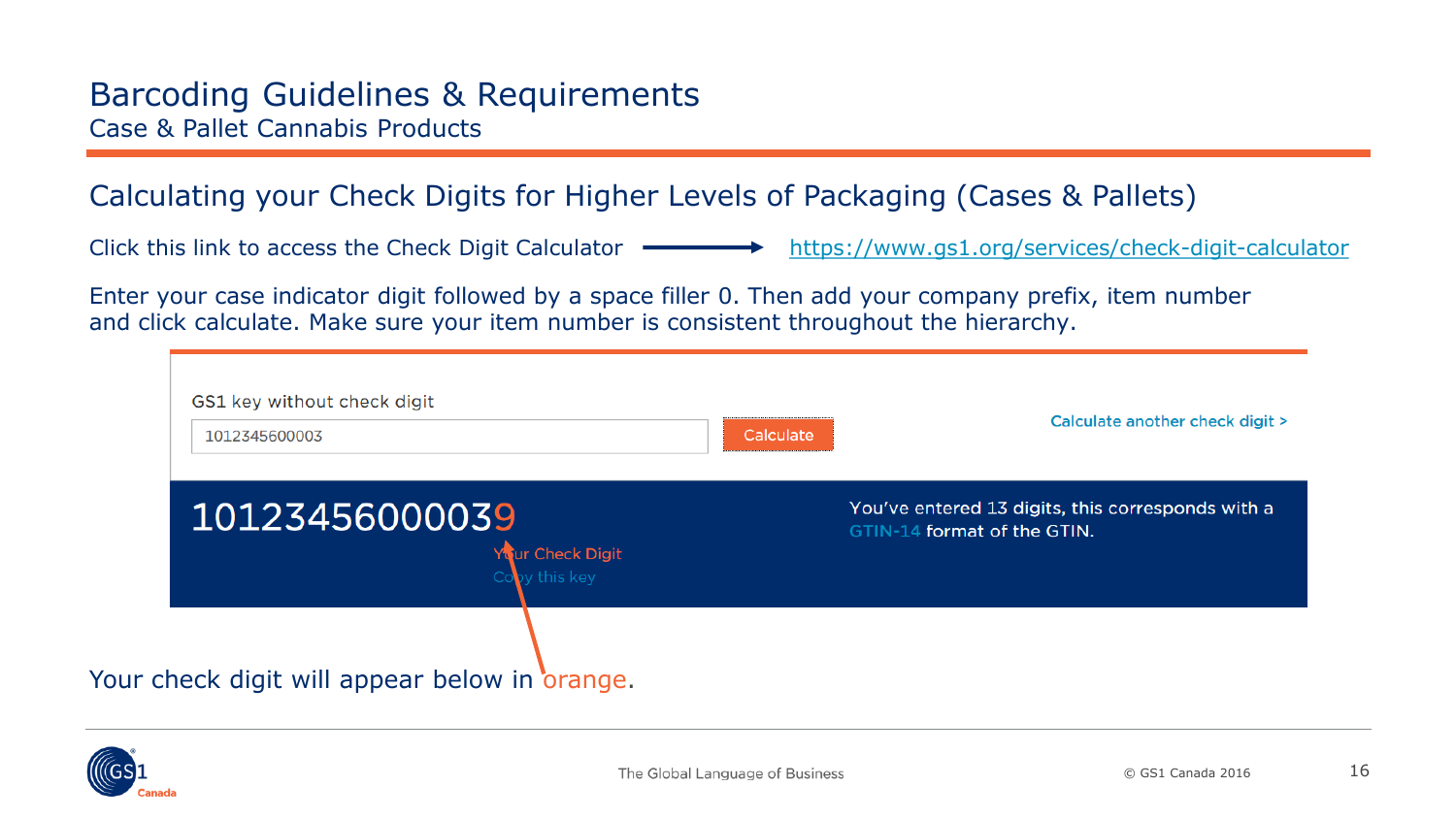### Barcoding Guidelines & Requirements Case & Pallet Cannabis Products

### Calculating your Check Digits for Higher Levels of Packaging (Cases & Pallets)

As mentioned in the previous slide, adding the case indicator digit and space filler 0 in front of your base item code will adjust the check digit. Ex. Bong Style B-12" clear = consumer GTIN 123456000032

| GS1 key without check digit<br>12345600003           |                                          | Calculate | Calculate another check digit >                                                  |
|------------------------------------------------------|------------------------------------------|-----------|----------------------------------------------------------------------------------|
| 123456000032<br>See this in<br><b>GTIN 14 format</b> | <b>Your Check Digit</b><br>Copy this key |           | You've entered 11 digits, this corresponds with<br>the GTIN-12 format.           |
| 10123456000039                                       |                                          |           |                                                                                  |
| GS1 key without check digit<br>1012345600003         |                                          | Calculate | Calculate another check digit >                                                  |
| 10123456000039                                       | <b>Your Check Digit</b><br>Copy this key |           | You've entered 13 digits, this corresponds with a<br>GTIN-14 format of the GTIN. |



Case of  $6 = 1$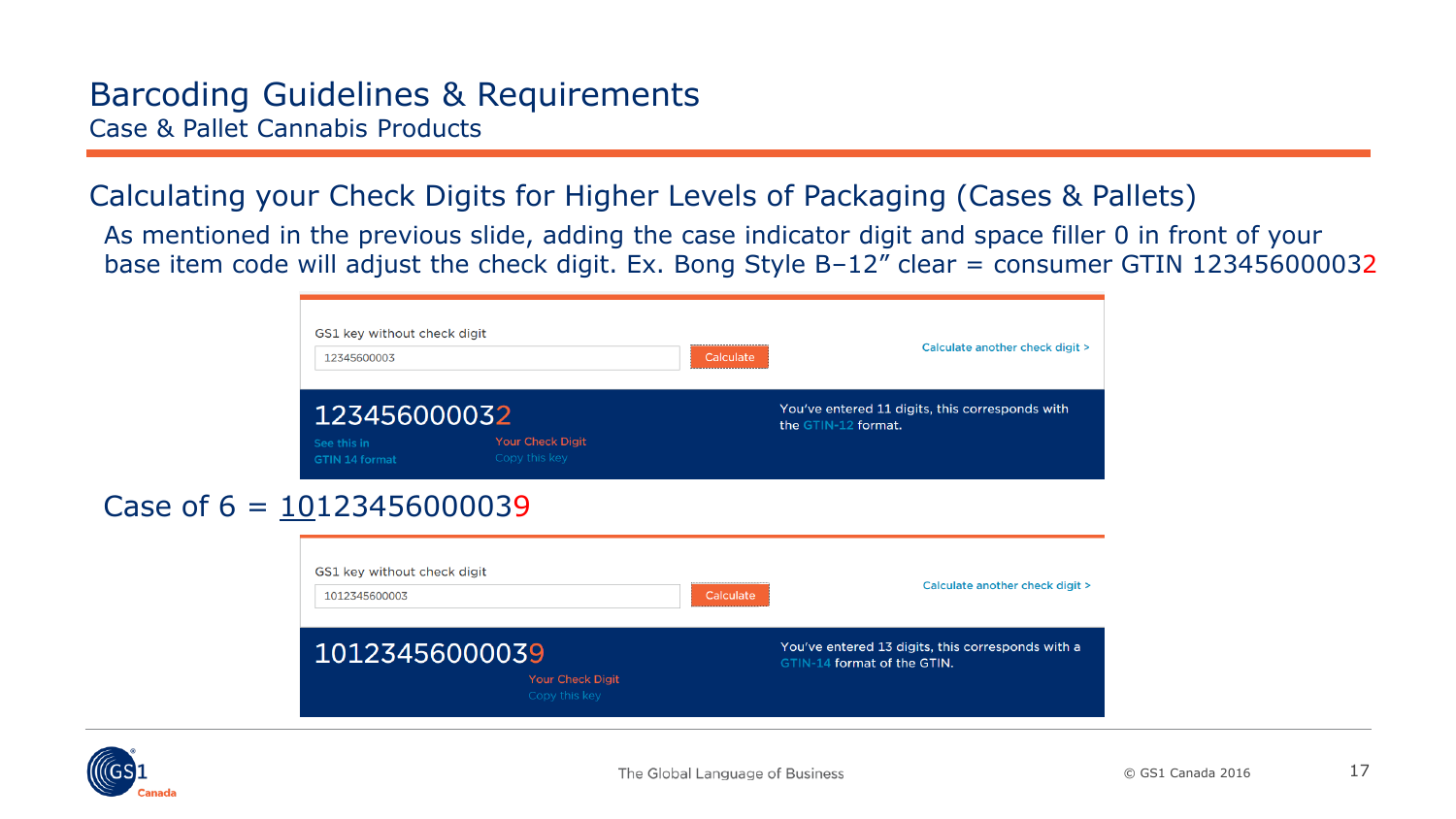### Calculating your Check Digits for Higher Levels of Packaging (Cases & Pallets)

Continue this process for all higher levels of packaging. Remember you can use case indicator digits 1 through 8 (9 is reserved for Variable Weight Items). Each time you adjust the case indicator digit the check digit will change again.

# Case of  $6 = 10123456000039$ Case of 12 = 20123456000036 Case of  $24 = 30123456000033$

| GS1 key without check digit<br>3012345600003 |                                   | Calculate | Calculate another check digit >                                                  |
|----------------------------------------------|-----------------------------------|-----------|----------------------------------------------------------------------------------|
| 30123456000033                               | Your Check Digit<br>Copy this key |           | You've entered 13 digits, this corresponds with a<br>GTIN-14 format of the GTIN. |

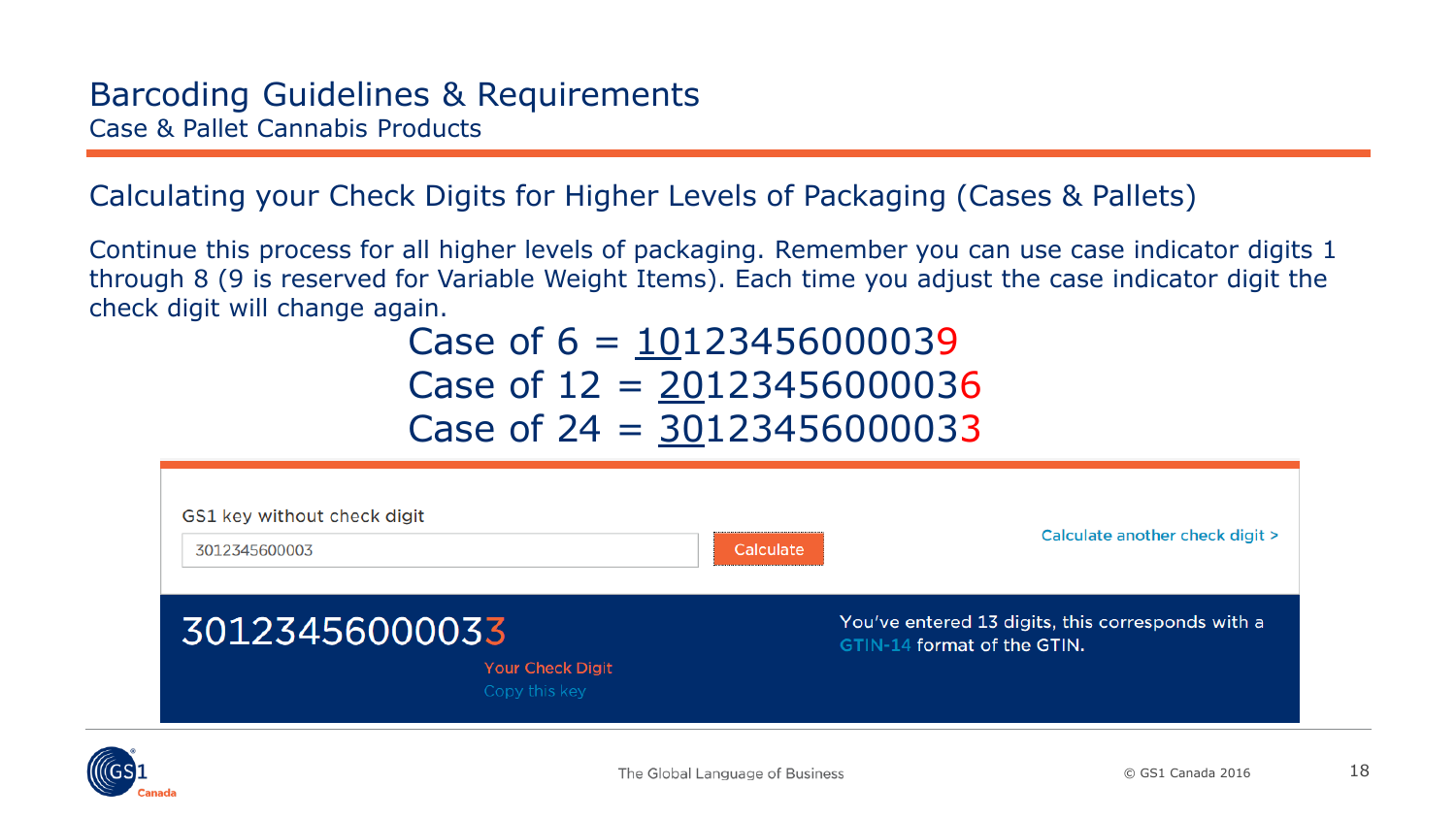### <span id="page-18-0"></span>Human Readable Interpretation

The GS1 standard requires that a textual representation is included under the barcodes to support human readable interpretation. If the barcode symbol cannot be read or scanned due to damage, the Human Readable text can be used as backup information.

Below is an example of a base item code printed in the UPC-A format, with Human Readable Text.



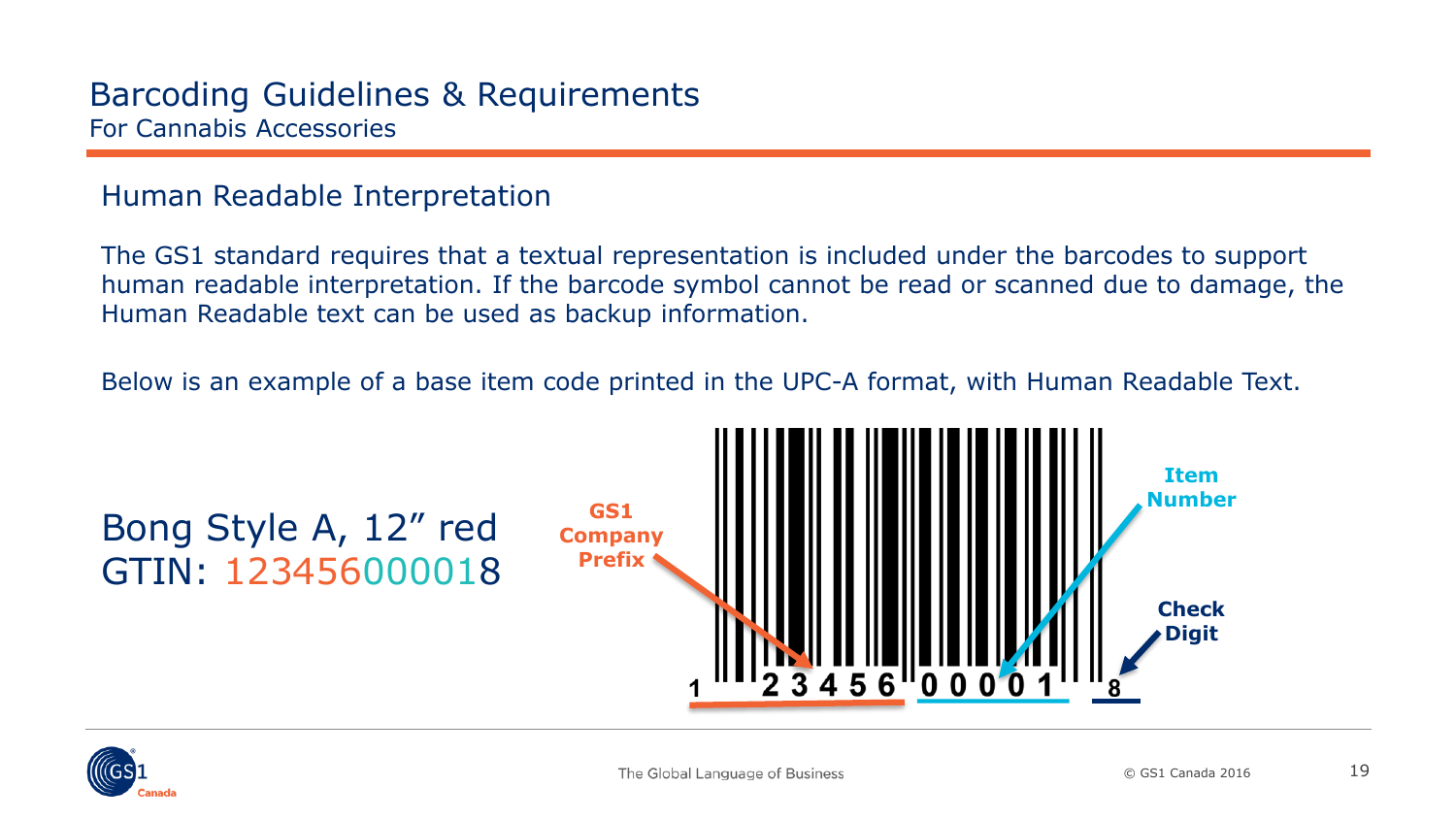## <span id="page-19-0"></span>Printing Your Barcodes

- $\checkmark$  You can [access Solution Providers for printing barcode symbols here](http://www.gs1ca.org/solutions/bcp.asp)
- $\checkmark$  Provide your printer with the GTINs you need printed and the type of barcode symbology to use: